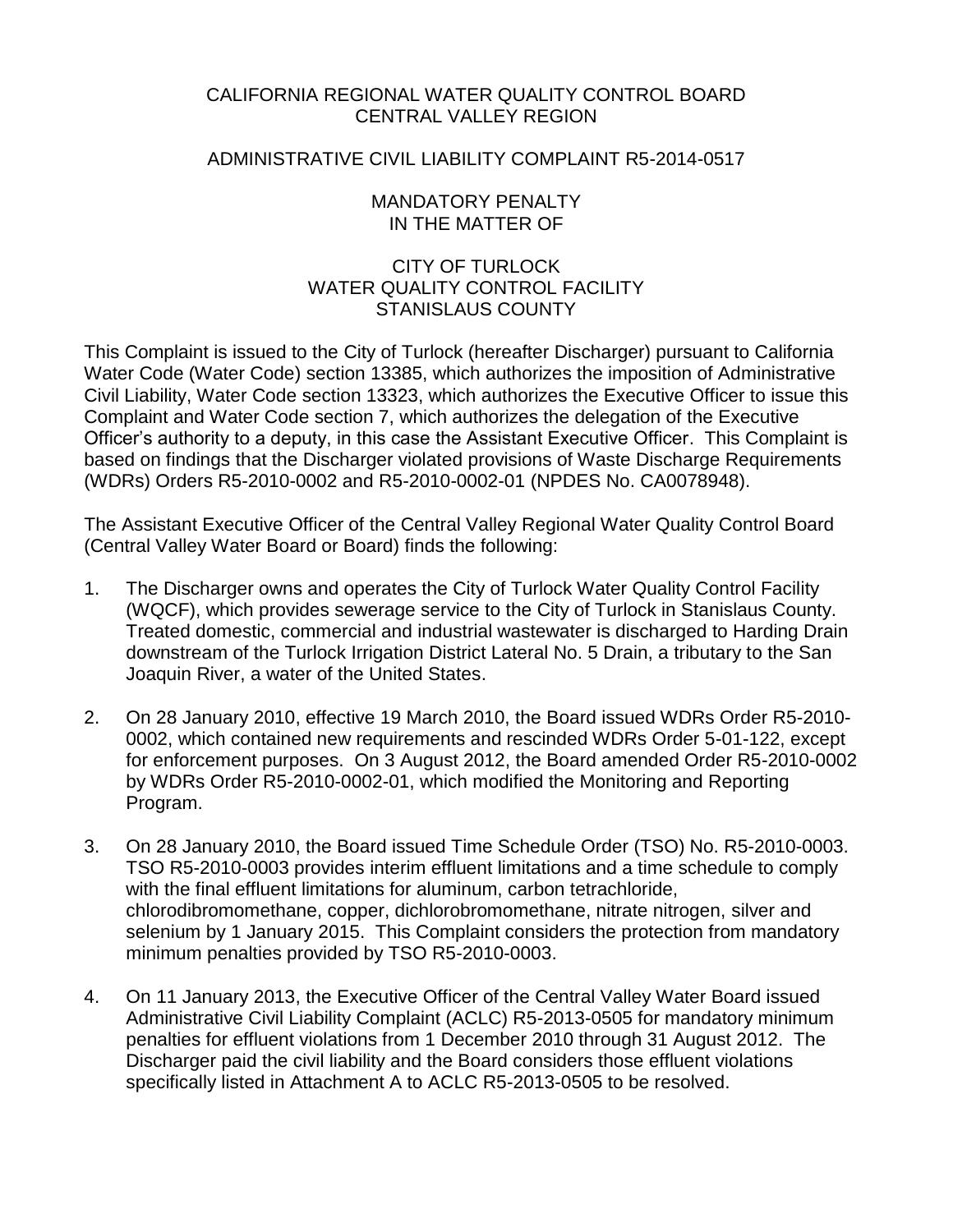- 5. This Complaint addresses administrative civil liability for effluent violations that occurred during the period from 1 September 2012 through 31 December 2013. These violations are specifically identified in Attachment A to this Complaint as subject to mandatory minimum penalties. Attachment A to this Complaint is attached hereto and incorporated herein by this reference.
- 6. On 6 January 2014, Central Valley Water Board staff issued the Discharger a Notice of Violation and draft Record of Violations for effluent limitation violations from 1 September 2012 thorough 30 November 2013. On 30 January 2014, the Discharger responded and agreed with the violations. Board staff extended the period of record through 31 December 2013. No additional violations were found.
- 7. Water Code section 13385(h) and (i) require assessment of mandatory penalties and state, in part, the following:

Water Code section 13385(h)(1) states:

Notwithstanding any other provision of this division, and except as provided in subdivisions (j), (k), and (l), a mandatory minimum penalty of three thousand dollars (\$3,000) shall be assessed for each serious violation.

Water Code section 13385 (h)(2) states:

For the purposes of this section, a "serious violation" means any waste discharge that violates the effluent limitations contained in the applicable waste discharge requirements for a Group II pollutant, as specified in Appendix A to Section 123.45 of Title 40 of the Code of Federal Regulations, by 20 percent or more or for a Group I pollutant, as specified in Appendix A to Section 123.45 of Title 40 of the Code of Federal Regulations, by 40 percent or more.

Water Code section 13385 subdivision (i)(1) states, in part:

Notwithstanding any other provision of this division, and except as provided in subdivisions  $(i)$ ,  $(k)$ , and  $(l)$ , a mandatory minimum penalty of three thousand dollars (\$3,000) shall be assessed for each violation whenever the person does any of the following four or more times in any period of six consecutive months, except that the requirement to assess the mandatory minimum penalty shall not be applicable to the first three violations:

- A) Violates a waste discharge requirement effluent limitation.
- B) Fails to file a report pursuant to Section 13260.
- C) Files an incomplete report pursuant to Section 13260.
- D) Violates a toxicity effluent limitation contained in the applicable waste discharge requirements where the waste discharge requirements do not contain pollutant-specific effluent limitations for toxic pollutants.
- 8. Water Code section 13323 states, in part:

Any executive officer of a regional board may issue a complaint to any person on whom administrative civil liability may be imposed pursuant to this article. The complaint shall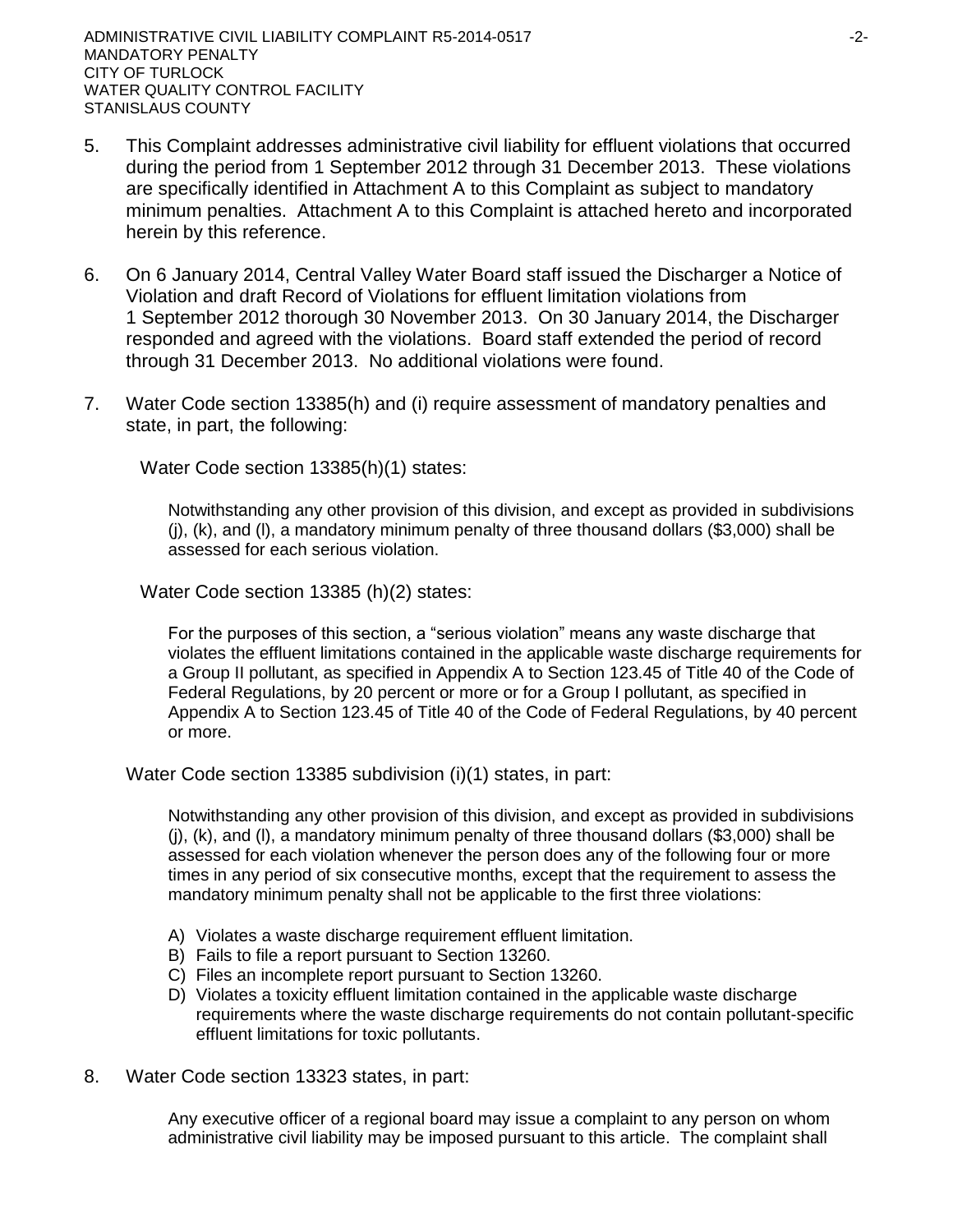allege the act or failure to act that constitutes a violation of law, the provision authorizing civil liability to be imposed pursuant to this article, and the proposed civil liability.

9. Water Code section 13385(j) exempts certain violations from the mandatory minimum penalties, and states, in relevant part:

Subdivisions (h) and (i) do not apply to any of the following:

- 3) A violation of an effluent limitation where the waste discharge is in compliance with either a cease and desist order issued pursuant to Section 13301 or a time schedule order issued pursuant to Section 13300 or 13308 if all of the following requirements are met:
	- C) The regional board establishes a time schedule for bringing the waste discharge into compliance with the effluent limitation that is as short as possible….For the purposes of this subdivision, the time schedule may not exceed five years in length
		- …. The interim requirements shall include both of the following: i) Effluent limitations for the pollutant or pollutants of concern.
		- ii) Actions and milestones leading to compliance with the effluent limitation.
- 10. TSO R5-2010-0003 contains interim effluent limitations for dichlorobromomethane; however, as shown on Attachment A, the Discharger exceeded those interim effluent limits and therefore Water Code section 13385(j) does not exempt those particular violations from mandatory minimum penalties.
- 11. WDRs Order R5-2010-0002-01 Effluent Limitations IV1.a include, in part, the following effluent limitations:
	- a. The Discharger shall maintain compliance with the effluent limitations specified in Table 6:

**Table 6. Effluent Limitations**

|                      | Units | <b>Effluent Limitations</b> |                   |                         |  |  |
|----------------------|-------|-----------------------------|-------------------|-------------------------|--|--|
| <b>Parameter</b>     |       | Average<br><b>Monthly</b>   | Average<br>Weekly | <b>Maximum</b><br>Dailv |  |  |
| Dichlorobromomethane | ug/L  | 0.56                        |                   | 0.81                    |  |  |

12. Time Schedule Order R5-2010-0003 Directive 2 states, in part:

*The following interim effluent limitations shall be effective immediately. The interim effluent limitations at Discharge Point No. 001 for copper, selenium, carbon tetrachloride, chlorodibromomethane, dichlorobromomethane, nitrate, and aluminum shall be effective up through 31 December 2014…*

| <b>Parameter</b>     | <b>Maximum Daily Effluent</b><br>Limitation $(\mu g/L)$ |  |  |
|----------------------|---------------------------------------------------------|--|--|
| Dichlorobromomethane | -37 2                                                   |  |  |

13. According to the Discharger's self-monitoring reports, the Discharger committed two (2) serious Group II violations of the above effluent limitations contained in WDRs Order R5-2010-0002-01, as shown in Attachment A. These violations are defined as serious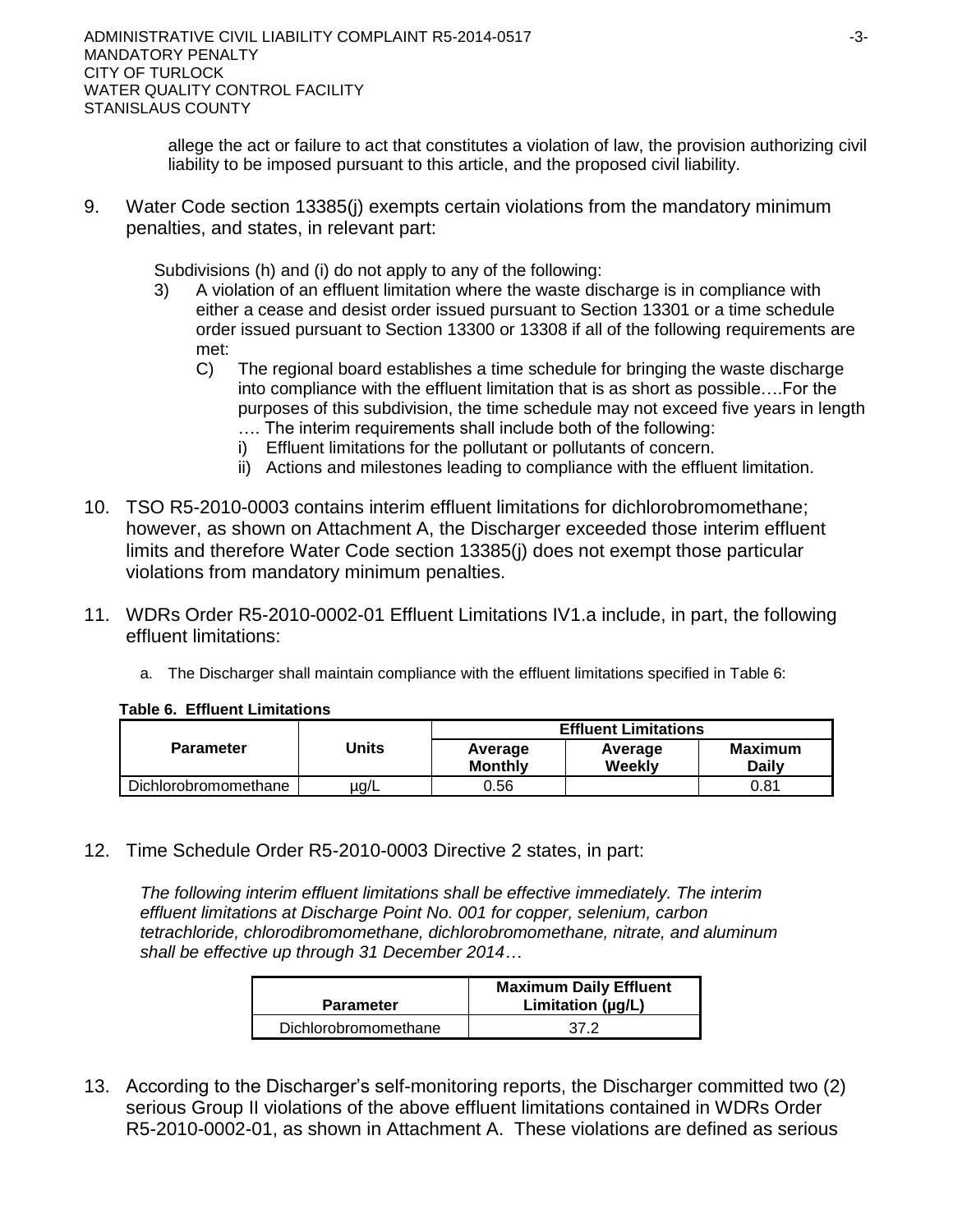because measured concentrations of Group II constituents exceeded maximum prescribed levels in WDRs Order R5-2010-0002-01 by 20 percent or more. The mandatory minimum penalty for these serious violations is **six thousand dollars (\$6,000)**.

- 14. The total amount of the mandatory penalties assessed for the alleged effluent violations is **six thousand dollars (\$6,000).** As stated herein, a detailed list of the alleged effluent violations is included in Attachment A. This Complaint addresses administrative civil liability for violations that are specifically identified in Attachment A as subject to mandatory minimum penalties.
- 15. On 14 February 2014, the Executive Officer designated Andrew Altevogt, Assistant Executive Officer, as the Lead Prosecution Officer for all enforcement matters originating in the Rancho Cordova Office. The 14 February 2014 Delegation of Authority also authorizes Andrew Altevogt to issue Administrative Civil Liability Complaints.
- 16. Issuance of this Administrative Civil Liability Complaint to enforce Water Code Division 7, Chapter 5.5 is exempt from the provisions of the California Environmental Quality Act (Pub. Resources Code section 21000 et seq.), in accordance with California Code of Regulations, title 14, section 15321(a)(2).

# **CITY OF TURLOCK IS HEREBY GIVEN NOTICE THAT:**

- 1. The Assistant Executive Officer of the Central Valley Water Board proposes that the Discharger be assessed an Administrative Civil Liability in the amount of **six thousand dollars (\$6,000)**.
- 2. A hearing on this matter will be held at the Central Valley Water Board meeting scheduled on **5/6 June 2014**, unless the Discharger does one of the following by **4 April 2014**:
	- a) Waives the hearing by completing the attached form (checking off the box next to Option 1) and returning it to the Central Valley Water Board. In addition, submits payment for the proposed civil liability of **six thousand (\$6,000)** to the State Water Board with a copy of the check to the Central Valley Water Board; or
	- b) Requests to engage in settlement discussions by checking the box next to Option 2 on the attached form, and returning it to the Board along with a letter describing the issues to be discussed. The Central Valley Water Board must agree to the postponement; or
	- c) Requests to delay the hearing by checking off the box next to Option 3 on the attached form, and returning it to the Board along with a letter describing the proposed length of delay and the issues to be discussed. The Central Valley Water Board must agree to the postponement.
- 3. If a hearing on this matter is held, the Central Valley Water Board will consider whether to affirm, reject, or modify the proposed Administrative Civil Liability, or whether to refer the matter to the Attorney General for recovery of judicial civil liability.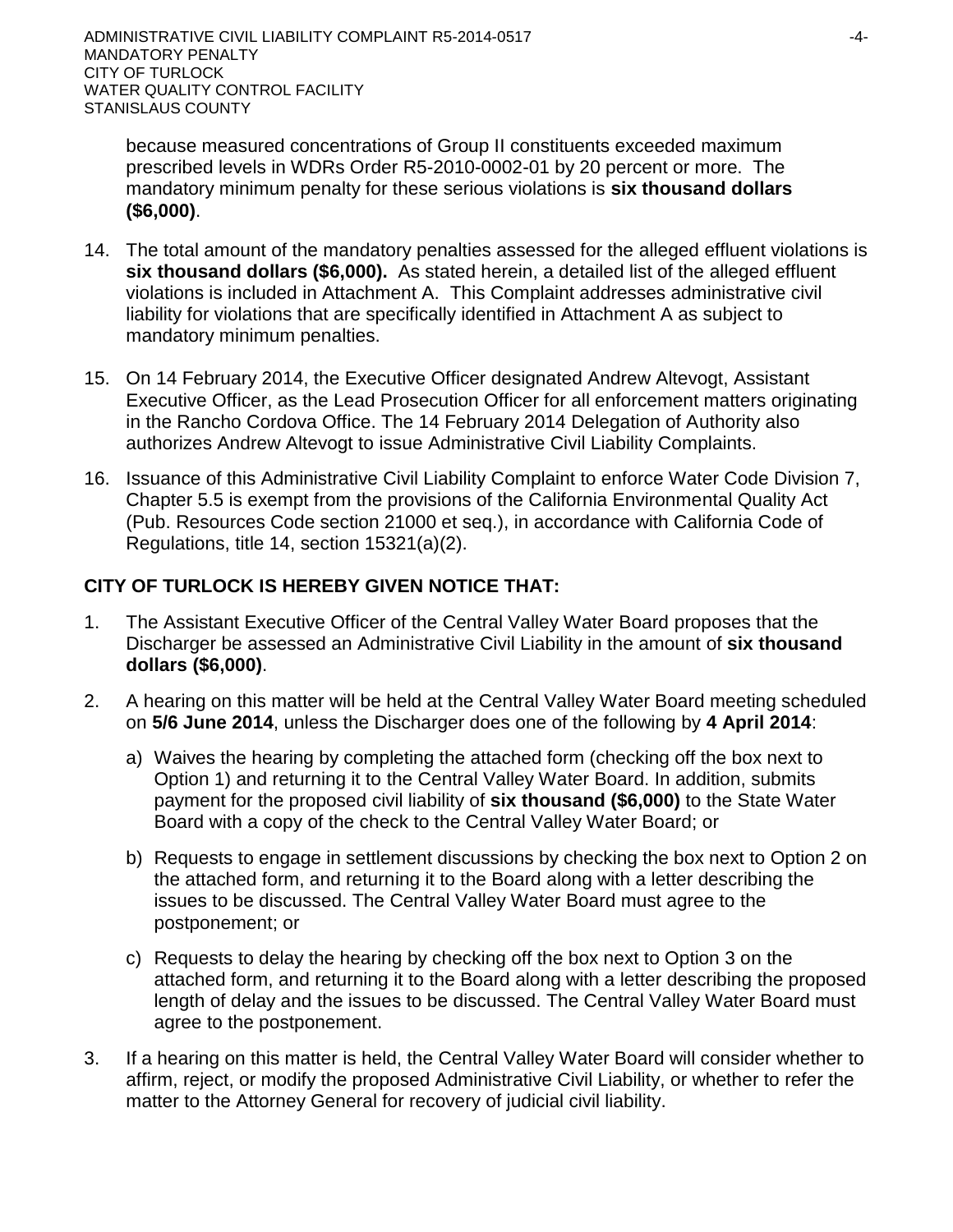4. If this matter proceeds to hearing, the Assistant Executive Officer reserves the right to amend the proposed amount of civil liability to conform to the evidence presented, including but not limited to, increasing the proposed amount to account for the costs of enforcement (including staff, legal and expert witness costs) incurred after the date of the issuance of this Complaint through completion of the hearing.

ANDREW ALTEVOGT, Assistant Executive Officer

7 March 2014 DATE

Attachment A: Record of Violations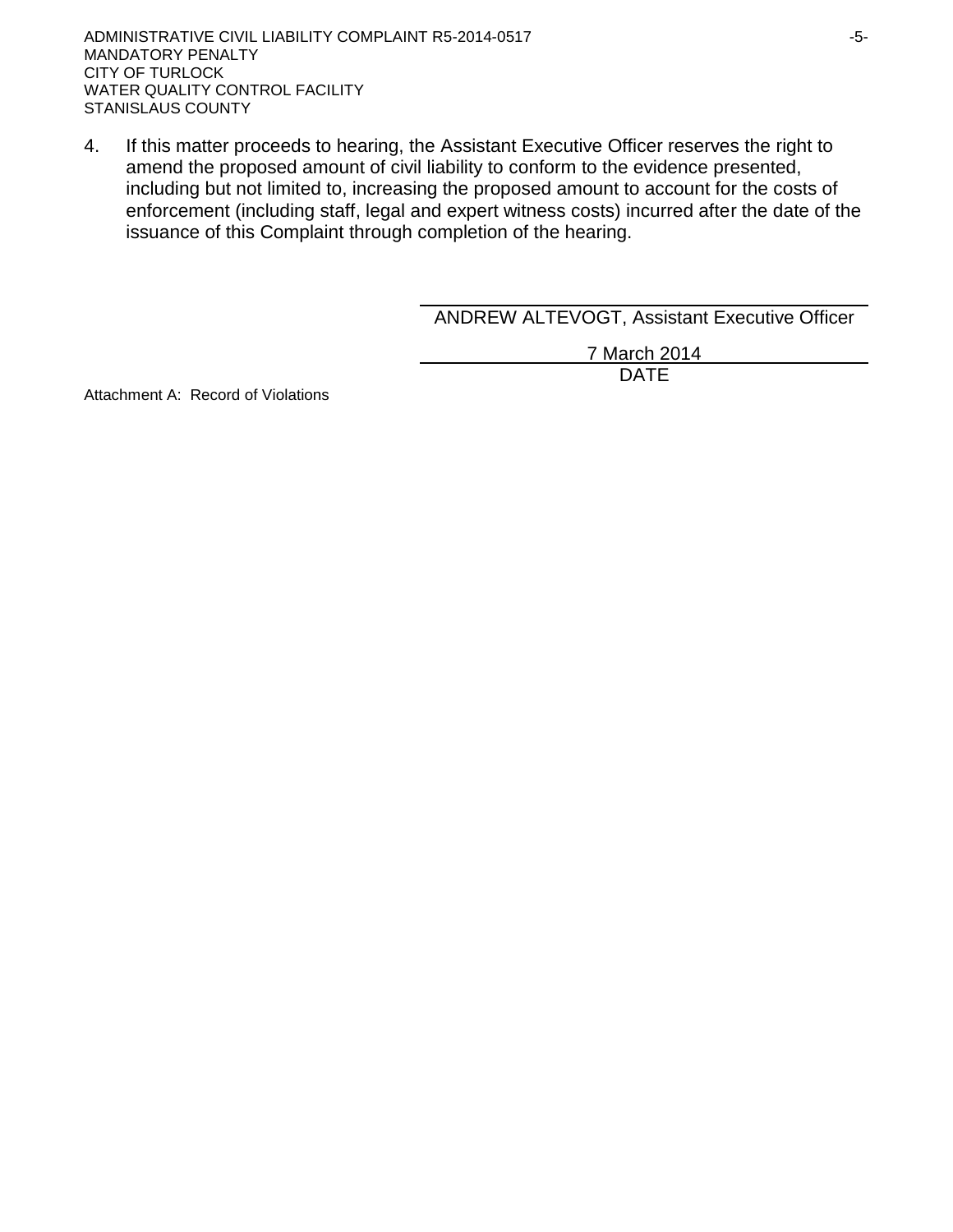#### **WAIVER FORM FOR ADMINISTRATIVE CIVIL LIABILITY COMPLAINT**

By signing this waiver, I affirm and acknowledge the following:

I am duly authorized to represent the City of Turlock (hereafter Discharger) in connection with Administrative Civil Liability Complaint R5-2014-0517 (hereafter Complaint). I am informed that California Water Code section 13323, subdivision (b), states that, "a hearing before the regional board shall be conducted within 90 days after the party has been served. The person who has been issued a complaint may waive the right to a hearing."

#### **□** *(OPTION 1: Check here if the Discharger waives the hearing requirement and will pay in full.)*

- a. I hereby waive any right the Discharger may have to a hearing before the Central Valley Water Board.
- b. I certify that the Discharger will remit payment for the proposed civil liability in the full amount of **six thousand (\$6,000)** by check that references "ACL Complaint R5-2014-0517" made payable to the *State Water Pollution Cleanup and Abatement Account*. Payment must be received by the State Water Resources Control Board, Accounting Office at PO Box 1888, Sacramento. California, 95812-1888 by **4 April 2014**. The waiver and a copy of the check must be submitted to the Central Valley Water Board at 11020 Sun Center Drive #200, Rancho Cordova California, 95670 by **4 April 2014**.
- c. I understand the payment of the above amount constitutes a proposed settlement of the Complaint, and that any settlement will not become final until after a 30-day public notice and comment period. Should the Central Valley Water Board receive significant new information or comments during this comment period, the Central Valley Water Board's Executive Officer may withdraw the complaint, return payment, and issue a new complaint. I also understand that approval of the settlement will result in the Discharger having waived the right to contest the allegations in the Complaint and the imposition of civil liability.
- d. I understand that payment of the above amount is not a substitute for compliance with applicable laws and that continuing violations of the type alleged in the Complaint may subject the Discharger to further enforcement, including additional civil liability.

**□** *(OPTION 2: Check here if the Discharger waives the 90-day hearing requirement in order to engage in settlement discussions***.)** I hereby waive any right the Discharger may have to a hearing before the Central Valley Water Board within 90 days after service of the complaint, but I reserve the ability to request a hearing in the future. I certify that the Discharger will promptly engage the Central Valley Water Board Prosecution Team in settlement discussions to attempt to resolve the outstanding violation(s). By checking this box, the Discharger requests that the Central Valley Water Board delay the hearing so that the Discharger and the Prosecution Team can discuss settlement. It remains within the discretion of the Central Valley Water Board to agree to delay the hearing. Any proposed settlement is subject to the conditions described above under "Option 1."

**□** *(OPTION 3: Check here if the Discharger waives the 90-day hearing requirement in order to extend the hearing date and/or hearing deadlines. Attach a separate sheet with the amount of additional time requested and the rationale.)* I hereby waive any right the Discharger may have to a hearing before the Central Valley Water Board within 90 days after service of the complaint. By checking this box, the Discharger requests that the Central Valley Water Board delay the hearing and/or hearing deadlines so that the Discharger may have additional time to prepare for the hearing. It remains within the discretion of the Central Valley Water Board to approve the extension.

(Print Name and Title)

(Signature)

(Date)